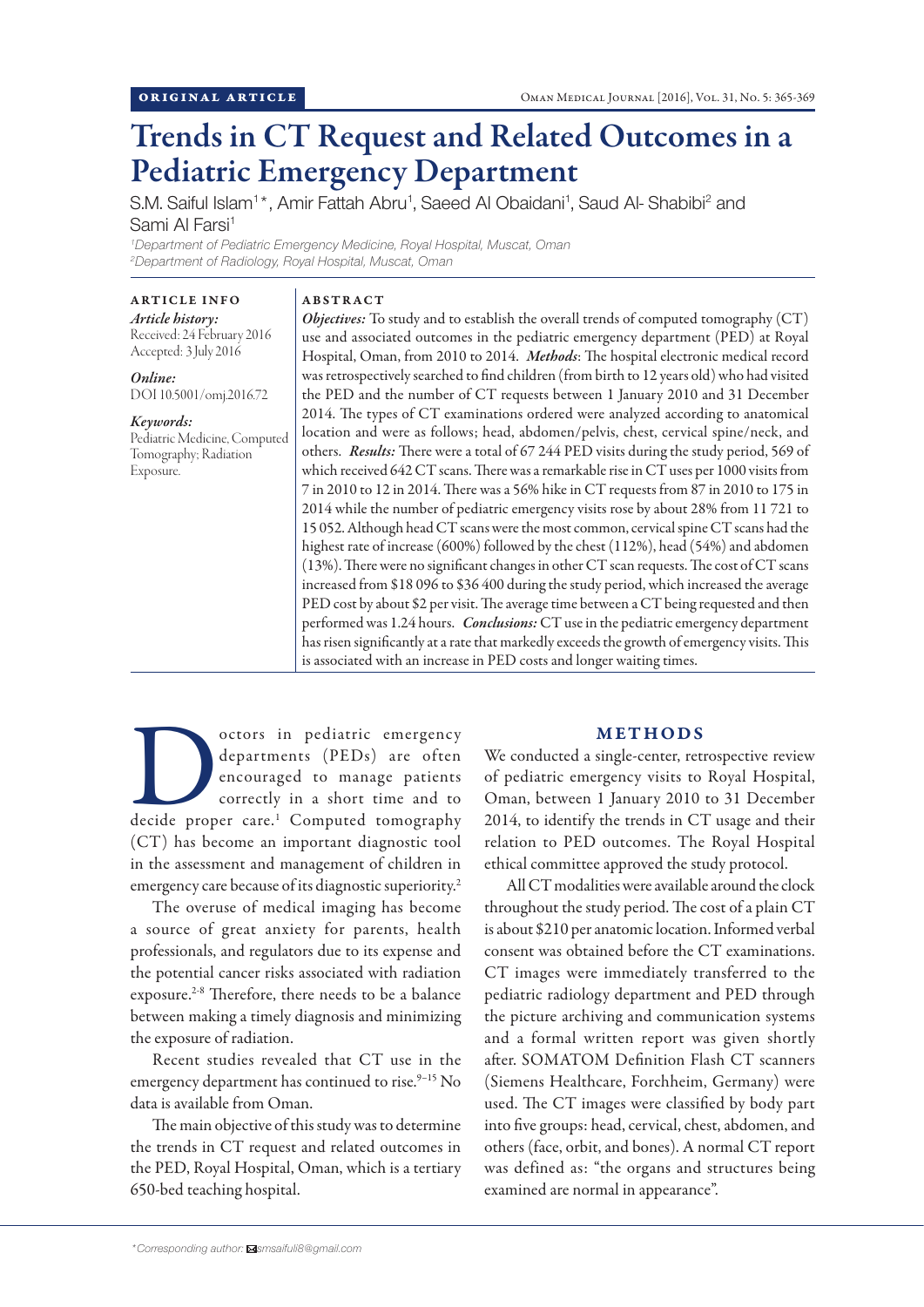The electronic medical record was reviewed to identify all pediatric patients ( $\leq 12$  years old) who visited the PED and received CT scans during the five-year study period. For each visit, the following information were collected: (1) date and time of registration; (2) patient age and gender; (3) patient nationality; (4) patient registration number; (5) whether the patient underwent a CT scan and the type of CT request; (6) disposition location; (7) time of CT requested and performed; (8) date and time of disposition; and (9) CT cost.

CT scans were requested for six common chief complaints. They were head trauma, seizures, headache, acute central nervous system (CNS) infection, abdominal pain, and miscellaneous (ventriculoperitoneal shunt block, structural brain disorders, global developmental delay).

The majority of cervical, chest, and abdominal CTs were performed as a part of the standard care for road traffic accidents.

The PED was staffed with pediatric emergency consultants from 7:30 am to 11:30 pm. Registrars and medical officers present in the PED round the clock. During the study period, CT image requests were at the sole discretion of the ordering doctor as there were no formal clinical guidelines or protocols on CT utilization in PED. The radiology department was staffed by pediatric radiologists from 7:30 am to 2:30 pm on weekdays and by registrars and medical officers outside these hours and at the weekend. There are no screening or approval processes from the imaging department regarding CT requests.

The total number of pediatric visits and the number of CT performed were assessed, and the rate of CT requests per thousand visits was calculated. The increased rate of CT scans performed was also calculated as follows15:

Number of CT images per  
Increase d 1000 visits in 2014 – Number  
rate of = 
$$
\frac{\text{of CTs per 1000 visits in 2010}}{\text{Number of CTs per 1000}} \times 100
$$
 visits in 2010

 The number of children who underwent multiple CT scans was also determined. Children that had several CT images on one occasion were recorded separately.

# RESULTS

There were 67 244 PED visits in the five-year study period with 569 (344 boys and 225 girls) of these having a 642 CT scans [Table 1]. During the study period, there was an about 28% rise in the number of PED visits, from 11 721 in 2010 to 15 052 in 2014; 39 039 (58%) were male, and 28 205 (42%) were female. Newborns to one-year-olds accounted for 32 919 (49.0%) visits, 2–5 year olds 19 328 (28.7%), and 6–12 year olds for 14 997 (22.3%) of visits [Table 2]. Of the patients who received CT scans, 573 were Omanis and 69 were expatriates.

There was a 56% rise in the CT scan rate per 1000 visits in five years from 7 in 2010 to 12 scans per 1000 visits in 2014. The rate of CT scans in the PED was out of proportion to the rate of increase in patient volume.

Head (n =537; 83.6%) and abdominal CT scans  $(n = 47; 7.3%)$  made up the majority of the total scans followed by cervical ( $n = 35$ ; 5.5%), chest ( $n = 18$ ; 2.8%) and others ( $n = 5$ ; 0.8%). Although head CT scans were the highest proportionally, cervical CT scans showed the highest rate of increase (600%), from two in 2010 to 18 in 2014, followed by chest

| <u>eles el premeiro emergeno) alpalement religio aleseitang le peut</u> |                |                |                |       |              |       |  |
|-------------------------------------------------------------------------|----------------|----------------|----------------|-------|--------------|-------|--|
| Variables, n                                                            | 2010           | 2011           | 2012           | 2013  | 2014         | Total |  |
| Number of visits                                                        | 11721          | 13637          | 12806          | 14028 | 15052        | 67244 |  |
| Visits with CT scans                                                    | 87             | 120            | 121            | 139   | 175          | 642   |  |
| CT scan location                                                        |                |                |                |       |              |       |  |
| Head                                                                    | 72             | 102            | 108            | 113   | 142          | 537   |  |
| Abdomen                                                                 | 9              | 9              | 6              | 10    | 13           | 47    |  |
| Chest                                                                   | 3              | 3              | 3              |       | 8            | 18    |  |
| Cervical                                                                | $\overline{2}$ | 4              | $\overline{4}$ | 7     | 18           | 35    |  |
| Other                                                                   |                | $\overline{2}$ | $\theta$       | 2     | $\mathbf{0}$ | 5     |  |
| Visits with CT use, %                                                   | 0.74           | 0.88           | 0.95           | 0.99  | 1.16         | 0.95  |  |

Table 1: Sample characteristics of pediatric emergency department visits according to year.

*CT: computed tomography.*

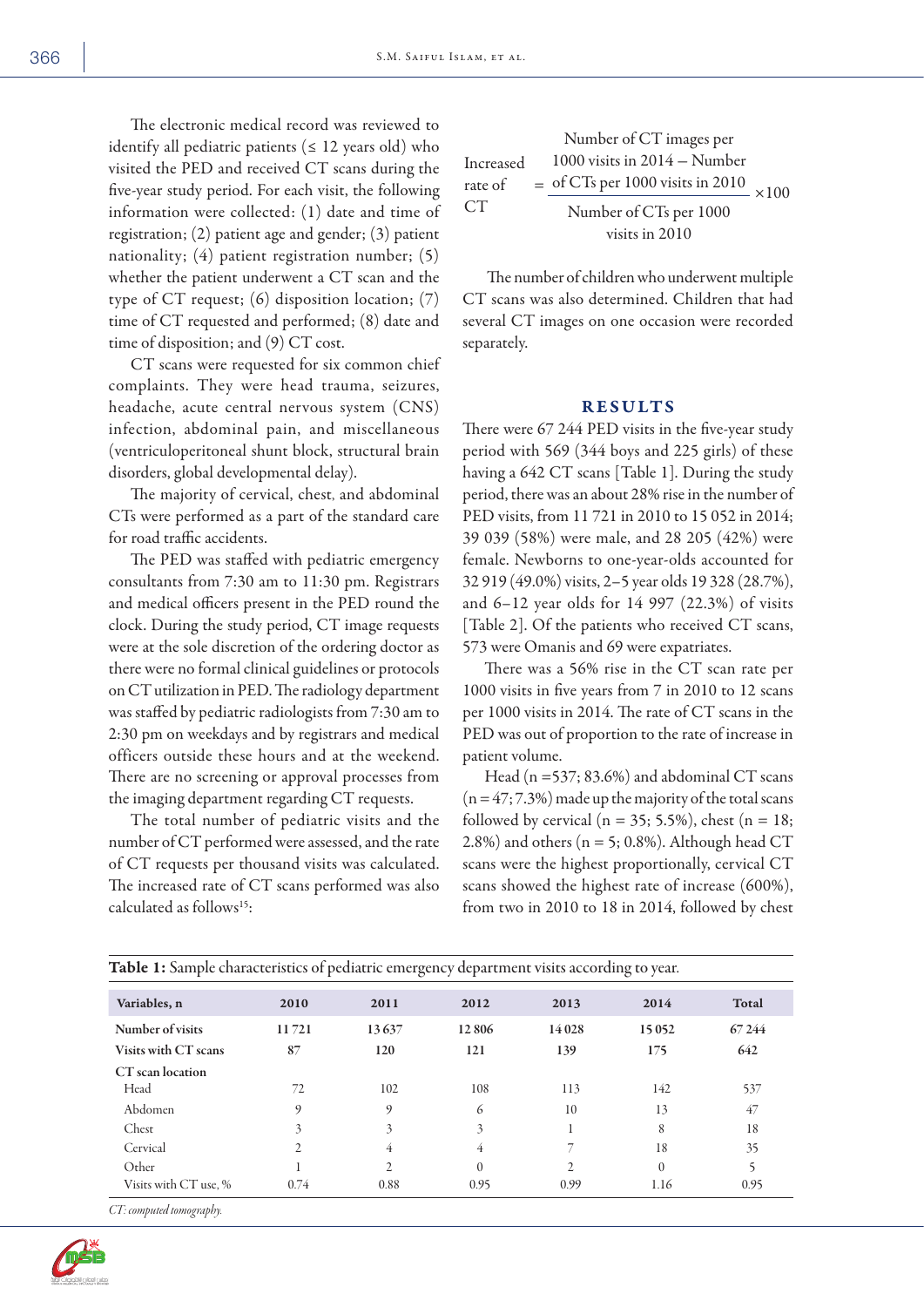| Overall<br>2014 |  |
|-----------------|--|
|                 |  |
| 8745<br>39 0 39 |  |
| 6307<br>28 20 5 |  |
|                 |  |
| 7556<br>32919   |  |
| 4153<br>19 328  |  |
| 3356<br>14997   |  |
|                 |  |

Table 2: Demographic characteristics of the study population.

| Table 3: Rate of increase in computed tomography (CT) requests per 1000 visits by scan location. |  |  |  |
|--------------------------------------------------------------------------------------------------|--|--|--|
|--------------------------------------------------------------------------------------------------|--|--|--|

| Location                       | 2010 | 2011 | 2012 | 2013  | 2014  | Rate of increase |
|--------------------------------|------|------|------|-------|-------|------------------|
| Total CT scans per 1000 visits | 7.42 | 8.79 | 9.44 | 9.90  | 11.62 | 56               |
| Head                           | 6.14 | 7.47 | 8.43 | 8.05  | 9.43  | 54               |
| Abdomen                        | 0.76 | 0.65 | 0.46 | 0.71  | 0.86  | 13               |
| Cervical spine                 | 0.17 | 0.29 | 0.31 | 0.49  | 1.19  | 600              |
| Chest                          | 0.25 | 0.21 | 0.23 | 0.071 | 0.53  | 112              |
| Other                          | 0.04 | 0.14 | 0.00 | 0.14  | 0.00  | ۰                |

| <b>Table 4:</b> Association between computed tomography (CT) utilization and PED outcomes. |  |  |  |  |
|--------------------------------------------------------------------------------------------|--|--|--|--|
|--------------------------------------------------------------------------------------------|--|--|--|--|

| <b>Variables</b>             | 2010  | 2011   | 2012   | 2013    | 2014   | Overall |
|------------------------------|-------|--------|--------|---------|--------|---------|
| Visits                       | 11721 | 13637  | 12806  | 14 0 28 | 15052  | 67 244  |
| $CT cost^*$                  | 18096 | 24 960 | 25 168 | 28918   | 34 600 | 133 542 |
| Average cost rise per visit* | 1.54  | 1.83   | 1.96   | 2.06    | 2.14   | 2       |
| Mean waiting time, hours     | 1.20  | 1.33   | 1.19   | 1.23    | 1.27   | 1.24    |
| Admission with CT scan       | 37    | 51     | 63     | 52      | 73     | 276     |
| Admission without CT scan    | 2292  | 2526   | 2346   | 2990    | 3037   | 13 19 1 |

*\*In USD.*

CT scans (112%) from 3 to 8, head CT scans (54%) from 72 to 142, and abdominal CT scans (13%) from 9 to 13 for the same period. The others CT scan category remained constant [Table 3].

 Of the patient sample, 13 191 (19.6%) patients were admitted to the hospital. Among these patients, 276 (44%) patients who received CT examinations were admitted compared to 20% of patients who did not have a CT scan. Eighty-one (12%) patients were transferred to other hospitals because of a lack of expertise at Royal Hospital and 285 (44%) were sent home. Among the 642 CT requests, 419 (65.3%) were reported normal and 223 (34.7%) were reported abnormal (acute patients, 25%; chronic patients, 10%). Abnormal head CT scans found intracranial bleeds, increased intracranial pressure, space occupying lesion (SOL) in the brain, brain atrophy, and structural brain abnormalities. Abnormal abdomen CT scans detected intraabdominal bleeds, visceral injury, and SOL in the abdomen. Abnormal chest CT scans detected chest contusion, pneumothorax, and bleeds. A detailed description of all abnormal CT scan reports is beyond the scope of this study.

There was a progressive increase in emergency department CT scan costs in all study years from \$18 096 in 2010 to \$36 400 in 2014 with an average cost increase of \$2 per visit [Table 4]. The average waiting time between a CT being requested and then performed was 1.24 hours. The minimum waiting time recorded was 25 minutes, and the maximum was six hours. The waiting time increased successively during the study period except in 2012 during which had the shortest waiting time (1.19 hours). However, there was no statistically significant difference compared to other years. It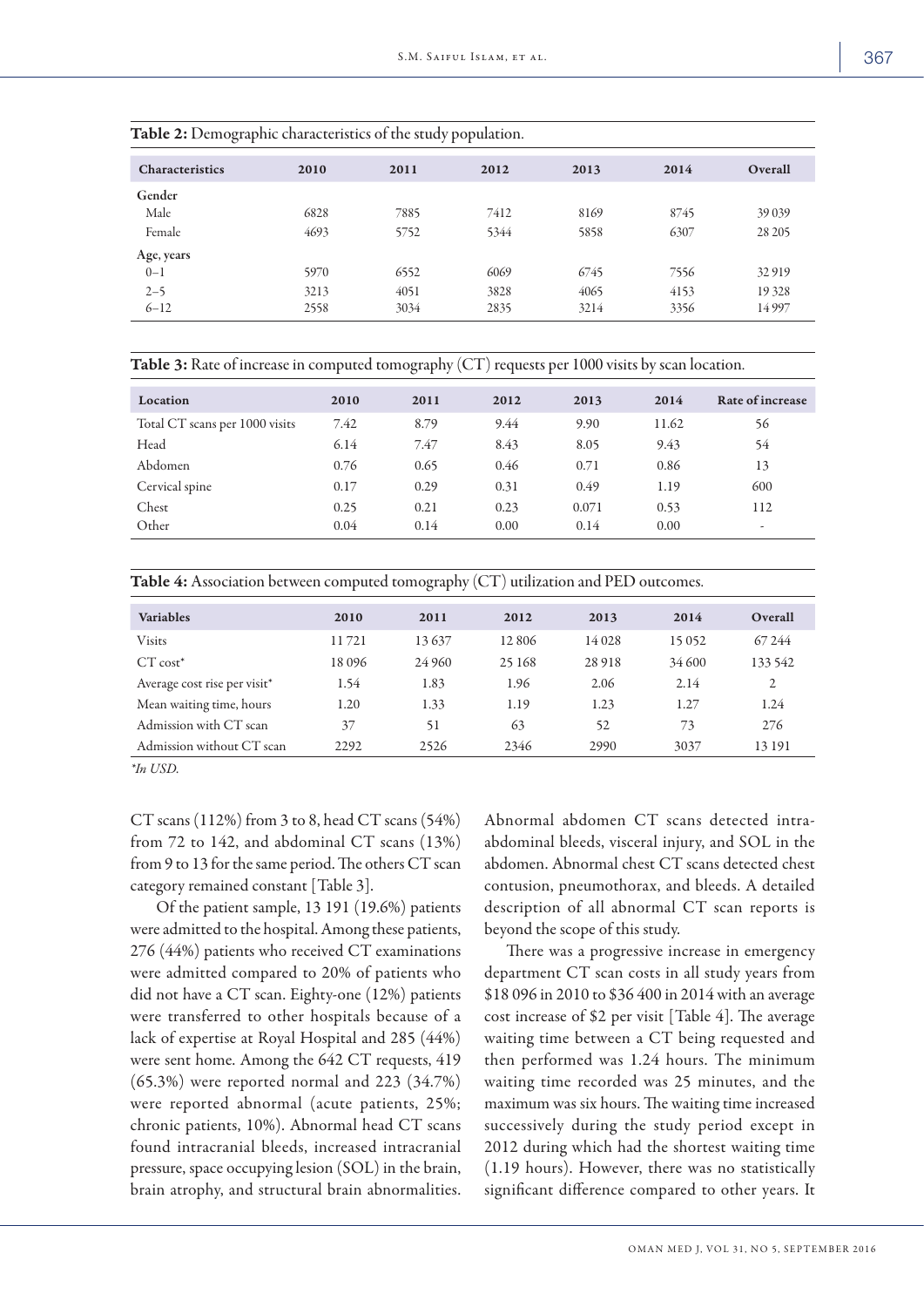was noted that 200 (35.1%) patients who received CT scans required sedation (using midazolam, ketamine and chloral hydrate) to perform the scan. The procedure was carried out according to procedural sedation guidelines, and no immediate complications were reported because of either the procedure or sedation.

# DISCUSSION

We identified a significant rise in CT scan use in the PED at our hospital compared to the growth of patient volume during the study period. This is the first study in Oman to determine any trend. Approximately 12 patients per 1000 visits had a CT scan in 2014 compared to seven patients in 2010. The increase in CT scans was associated with an increased admission rate, high costs to the PED, and a longer emergency stay.

Our results were similar to those of other studies.<sup>9-15</sup> Factors that probably contributed to the overuse of medical imaging include easy access, the noninvasive nature of the test, advances in imaging and CT machines resulting in reduced scanning time and high-resolution 3D images, and the reduced need for sedation.16–18 There are also increasing pressure on doctors to perform scans from overworried parents. Additionally, physicians' themselves may lack awareness of the radiation risks and rising incidence of medico-legal issues.19–21

 CT scans yield a remarkable source of ionizing radiation exposure. A single CT scan provides from 0.03 to 69.2 mSv of radiation<sup>22</sup> depending on the age of exposure, gender, image type, and body part irradiated. The effective radiation doses for children are higher than those for adults if same radiation parameters are used, due to their smaller body size. Moreover, the risk of death from radiationinduced malignancies is considered high for the pediatric population because of their longer life expectancy.22–24 CT scan with an effective dose of 10 mSv may be associated with an increase in cancer risk of about 1 chance in 2000.3,22–27

All recent studies demonstrated the remarkable rise in CT cost.9–15 Our study also showed that CT usage raised the PED cost by an average of \$2 per visit.

In this study, the average waiting time was 1.24 hours for children who underwent CT and 43% of patients who required CT were admitted to hospital compared to those who did not request a scan (20%).

Appropriate utilization of medical imaging could yield potential benefits in both financial savings and reducing radiation exposure. Since doctors and parents have been found to underestimate the radiation risk,<sup>19,20</sup> media such as billboards, placards, and television adverts could be used in the emergency and radiology department to make current information regarding the radiation risk and possible long-term consequences more available, both to clinicians and parents. Additionally, CT scans should be performed only when it is necessary and alternative diagnostic modalities should be considered whenever possible, including ultrasonography and magnetic resonance imaging (MRI). Moreover, both the physician and the radiologist must assess whether the benefits to the patients outweigh the risks associated with the radiation. If a CT scan is determined to be the only modality of choice for a specific clinical scenario, meticulous optimization of the exam should be performed by using dose-saving techniques, scanning the indicated area, and avoiding repeat and multiphasic exams. Finally, an appropriate imaging guideline must be published.28,29

This study has few limitations. First, it was a single center study and may not reflect the patterns of CT use across the country and Gulf region. Secondly, it did not specifically assess the clinical usefulness or radiation risk from CT use for the patients. Finally, given the small starting numbers, percentage increases may be misleading. However, the principal aim of this study was to assess the trends of CT usage in the pediatric population in Oman.

## **CONCLUSION**

The rate of CT utilization per 1000 visits increased by 56% from 2010 to 2014 and was associated with higher emergency department costs and longer waiting times.

#### *Disclosure*

The authors declared no conflicts of interest. No funding was received for this study.

## *Acknowledgements*

We would like to thank Dr. Padma Mohan. J Kurup, Superintendent, Communicable Disease Surveillance and control, DGHS, Muscat, for methodological support.